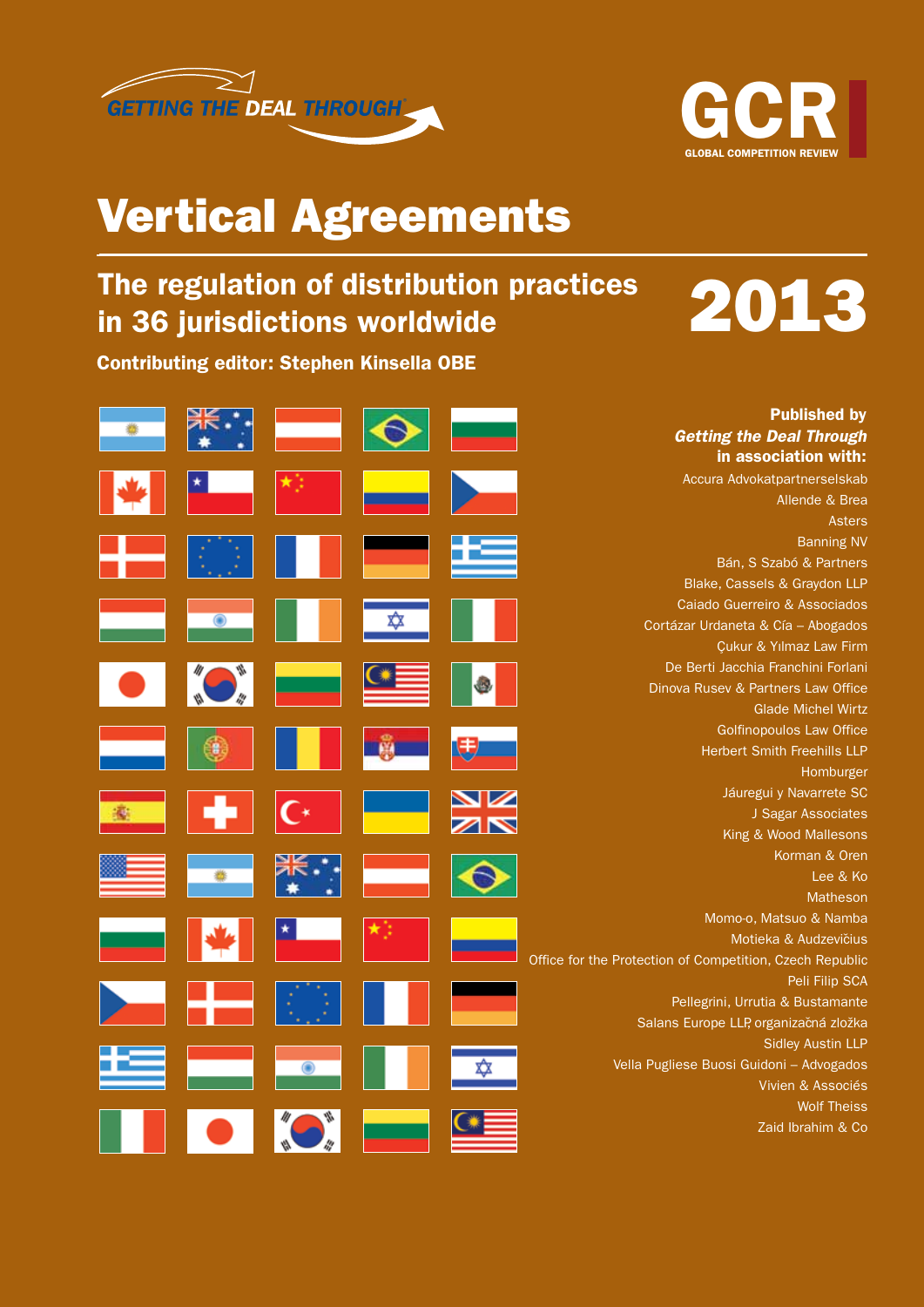

#### **Vertical** Agreements 2013

Contributing editor Steven Kinsella OBE Sidley Austin LLP

Business development managers Alan Lee George Ingledew Robyn Horsefield Dan White

Marketing manager Rachel Nurse

Marketing assistants Megan Friedman Zosia Demkowicz Cady Atkinson Robin Synnot

Administrative assistants Parween Bains Sophie Hickey

Marketing manager (subscriptions) Rachel Nurse subscriptions@ gettingthedealthrough.com

Head of editorial production Adam Myers Production co-ordinator Lydia Gerges

Head of production Jonathan Cowie

Chief subeditor Jonathan Allen

Senior subeditor Subeditors Harry Phillips Tim Beaver

Editor-in-chief Callum Campbell

Publisher Richard Davey

Vertical Agreements 2013 Published by Law Business Research Ltd 87 Lancaster Road London, W11 1QQ, UK Tel: +44 20 7908 1188 Fax: +44 20 7229 6910 © Law Business Research Ltd 2013 No photocopying: copyright licences do not apply.

The information provided in this publication<br>is general and may not apply in a specific<br>situation. Legal advice should always<br>be sought before taking any legal action<br>based on the information provided. This<br>information is

Printed and distributed by Encompass Print Solutions Tel: 0844 2480 112

Law Business Research

| <b>Argentina</b> Julián Peña Allende & Brea                                                                         | 3   |  |  |  |
|---------------------------------------------------------------------------------------------------------------------|-----|--|--|--|
| <b>Australia</b> Wayne Leach and Sharon Henrick King & Wood Mallesons                                               |     |  |  |  |
| <b>Austria</b> Guenter Bauer and Robert Wagner Wolf Theiss                                                          | 18  |  |  |  |
| <b>Brazil</b> Priscila Brolio Gonçalves and Ana Carolina Zoricic <i>Vella Pugliese Buosi Guidoni – Advogados</i>    | 26  |  |  |  |
| <b>Bulgaria</b> Milen Rusev Dinova Rusev & Partners Law Office                                                      | 34  |  |  |  |
| <b>Canada</b> Jason Gudofsky, Micah Wood and Joshua Krane Blake, Cassels & Graydon LLP                              | 42  |  |  |  |
| <b>Chile</b> Julio Pellegrini and José Manuel Bustamante Pellegrini, Urrutia & Bustamante                           | 50  |  |  |  |
| <b>China</b> Chen Yang and Lei Li Sidley Austin LLP                                                                 | 57  |  |  |  |
| <b>Colombia</b> Javier Cortázar-Mora Cortázar Urdaneta & Cía – Abogados                                             | 66  |  |  |  |
| Czech Republic Michael Mikulík and Michal Petr Office for the Protection of Competition                             | 73  |  |  |  |
| <b>Denmark</b> Christina Heiberg-Grevy and Malene Gry-Jensen Accura Advokatpartnerselskab                           | 82  |  |  |  |
| <b>European Union</b> Stephen Kinsella OBE, Stephen Spinks, Patrick Harrison and Rosanna Connolly Sidley Austin LLP | 90  |  |  |  |
| <b>France</b> Muriel Perrier Vivien & Associés                                                                      | 102 |  |  |  |
| Germany Markus M Wirtz and Silke Möller Glade Michel Wirtz                                                          | 110 |  |  |  |
| Greece Christos Golfinopoulos Golfinopoulos Law Office                                                              | 120 |  |  |  |
| <b>Hungary</b> Chrysta Bán Bán, S Szabó & Partners                                                                  | 129 |  |  |  |
| <b>India</b> Amit Kapur, Farhad Sorabjee and Amitabh Kumar J Sagar Associates                                       | 137 |  |  |  |
| <b>Ireland</b> Helen Kelly and Bonnie Costelloe Matheson                                                            | 145 |  |  |  |
| <b>Israel</b> William B Korman and Nachum Oren Korman & Oren                                                        | 153 |  |  |  |
| <b>Italy</b> Fabio Ferraro and Andrew G Paton De Berti Jacchia Franchini Forlani                                    | 163 |  |  |  |
| <b>Japan</b> Nobuaki Mukai <i>Momo-o, Matsuo &amp; Namba</i>                                                        | 174 |  |  |  |
| <b>Korea</b> Sung Man Kim Lee & Ko                                                                                  | 183 |  |  |  |
| Lithuania Giedrius Kolesnikovas, Ramūnas Audzevičius and Emil Radzihovsky Motieka & Audzevičius                     | 190 |  |  |  |
| Malaysia Sharon Tan Zaid Ibrahim & Co                                                                               | 202 |  |  |  |
| <b>Mexico</b> David Hurtado Badiola and Manuel Iglesias Aguilera Jáuregui y Navarrete SC                            | 209 |  |  |  |
| <b>Netherlands</b> Minos van Joolingen and Martijn Jongmans Banning NV                                              | 219 |  |  |  |
| Portugal Joana Gomes dos Santos and Filipa Mota Caiado Guerreiro & Associados                                       | 227 |  |  |  |
| Romania Carmen Peli and Manuela Lupeanu Peli Filip SCA                                                              | 234 |  |  |  |
| Serbia Guenter Bauer and Maja Stanković Wolf Theiss                                                                 | 244 |  |  |  |
| Slovakia Katarína Pecnová Salans Europe LLP, organizačná zložka                                                     | 252 |  |  |  |
| <b>Spain</b> Alvaro Pascual and Manuel Contreras Herbert Smith Freehills LLP                                        | 259 |  |  |  |
| Switzerland Franz Hoffet, Marcel Dietrich, Gerald Brei and Kerstin Amrhein Homburger                                | 266 |  |  |  |
| Turkey Özlem Kurt Çukur & Yılmaz Law Firm                                                                           | 275 |  |  |  |
| <b>Ukraine</b> Igor Svechkar and Oleksandr Voznyuk Asters                                                           | 283 |  |  |  |
| <b>United Kingdom</b> Stephen Kinsella OBE, David Went, Patrick Harrison and Rosanna Connolly Sidley Austin LLP     |     |  |  |  |
| <b>United States</b> Joel Mitnick Sidley Austin LLP                                                                 | 303 |  |  |  |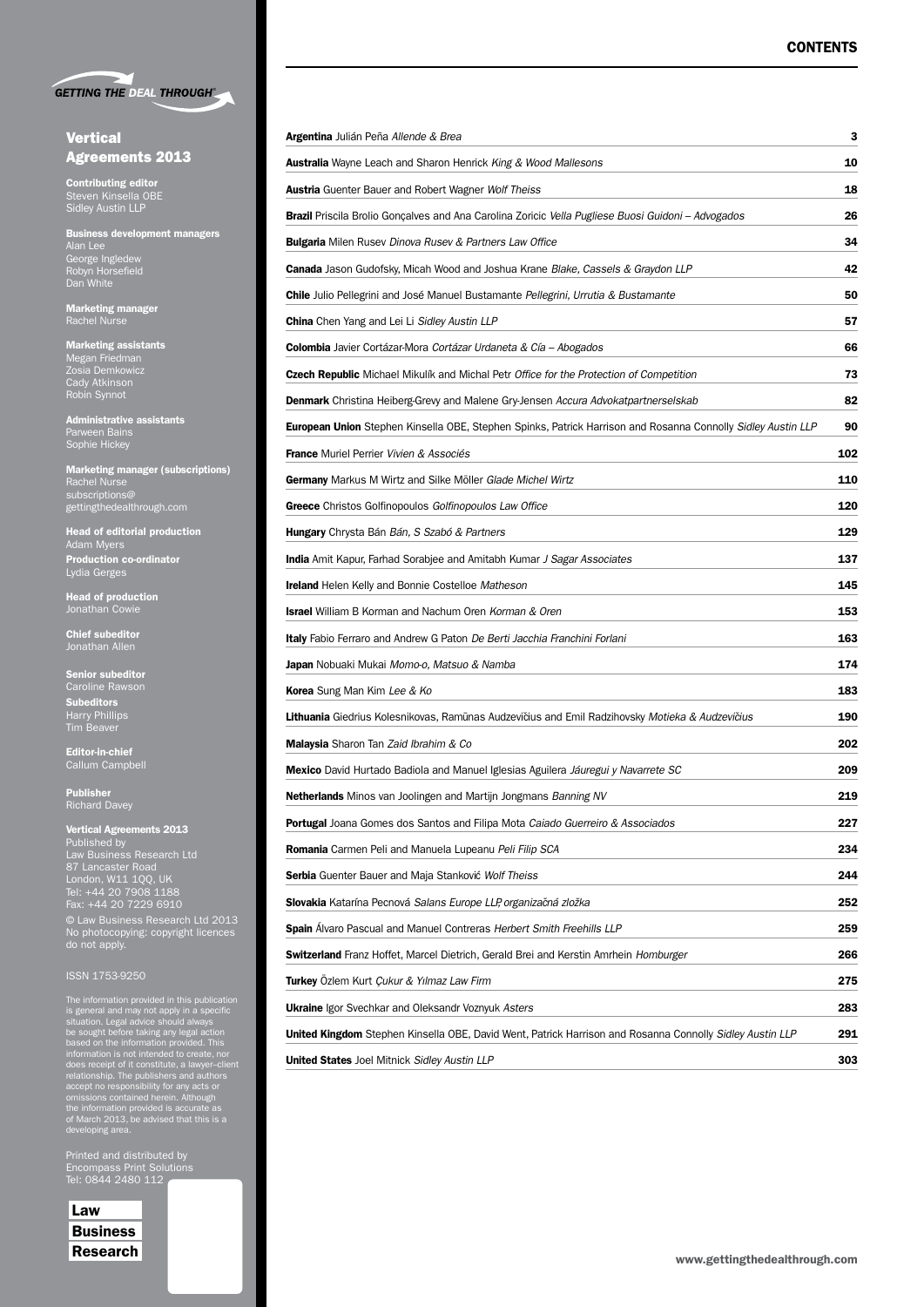# Greece

#### Christos Golfinopoulos

Golfinopoulos Law Office

#### Antitrust law

1 What are the legal sources that set out the antitrust law applicable to vertical restraints?

The legal source that sets out the antitrust law applicable to vertical restraints is Law No. 3959/2011 on Protection of Free Competition (the Law), which entered into force on 20 April 2011 and replaced Law No. 703/1977 on Control of Monopolies and Oligopolies and Protection of Free Competition. It has been amended by Law No. 4013/2011 (15 September 2011). The text of the law and its amendment is available in Greek on the Hellenic Competition Commission's (the HCC) website at www.epant.gr/nsubcategory. php?Lang=gr&id=240.

In line with article 101(1) of the Treaty on the Functioning of the European Union (TFEU) (formerly 81(1) of the EC Treaty), article 1(1) of the Law prohibits all agreements and concerted practices between undertakings and decisions by associations of undertakings, that have as their object or effect the prevention, restriction or distortion of competition within the Greek territory.

Agreements, decisions or concerted practices that fall within the prohibition of article 1(1) are exempted under article 1(3) of the Law, provided the agreement, decision or concerted practice under examination:

- contributes to the improvement of production or distribution of goods or to the promotion of technical or economic progress;
- ensures at the same time a fair share of the resulting benefits to consumers;
- contains only those restrictions absolutely necessary for the attainment of the above objectives; and
- does not allow the undertakings concerned to eliminate competition in a substantial part of the relevant market.

#### Types of vertical restraint

2 List and describe the types of vertical restraints that are subject to antitrust law. Is the concept of vertical restraint defined in the antitrust law?

The prohibition of article 1(1) of the Law extends to agreements consisting, particularly, in:

- directly or indirectly determining selling or purchase prices or any other trading condition;
- limiting or controlling production, supply, technological development or investments;
- sharing of markets or sources of supply;
- applying dissimilar trading conditions to equivalent transactions, in a way that hinders the operation of competition, in particular the unjustifiable refusal to sell, purchase or enter into any other transaction; or
- making the conclusion of contracts subject to acceptance by the other contracting parties of supplementary obligations which,

by their nature or according to commercial usage, have no connection with the subject of such contracts.

Restrictions between undertakings operating at a different level of the production or distribution chain, whose object or effect may fall within any of the prohibitions listed above, constitute vertical restraints covered by antitrust law. The list is indicative and therefore non-exhaustive. The most common vertical restraints dealt with by the HCC include resale price maintenance, territorial and customer restrictions, and exclusive supply and dealing.

In practice, the HCC has applied by analogy the criteria set out in EC Regulation No. 2790/1999 on the application of article 101(3) TFEU to categories of vertical agreements and concerted practices and the relevant European Commission Guidelines on Vertical Restraints (see HCC announcement (17 December 2001) on the application of EC Regulation No. 2790/1999 at www.epant.gr/img/ x2/categories/ctg277\_3\_1196950972.pdf). Article 1(4) of the Law now explicitly provides that the provisions of the EU Regulations on the application of article 101(3) TFEU shall apply by analogy when examining the application of article 1(3) of the Law to agreements, decisions and concerted practices that are not likely to affect trade between member states.

#### Legal objective

3 Is the only objective pursued by the law on vertical restraints economic, or does it also seek to promote or protect other interests?

As is evident from the wording of article 1, the objective pursued by the Law is economic, namely the protection of competition. In this respect, consumer benefit is also taken into consideration when applying article 1(3) of the Law.

#### Responsible authorities

4 Which authority is responsible for enforcing prohibitions on anticompetitive vertical restraints? Where there are multiple responsible authorities, how are cases allocated? Do governments or ministers have a role?

The HCC is responsible for enforcing article 1 of the Law (article 14 of the Law). The HCC is an authority with legal personality, administrative and economic independence, under the supervision of the minister of economy, competitiveness and marine (formerly minister of development) and is subject to parliamentary control. It consists of eight regular members, which include the president, the vice president and four rapporteurs. The HCC staff is organised under a directorate-general for competition and an independent office of internal affairs. The directorate-general for competition further consists of four directorates, the legal services directorate, two operational directorates and the administrative and financial support directorate, plus a media sector unit and a research and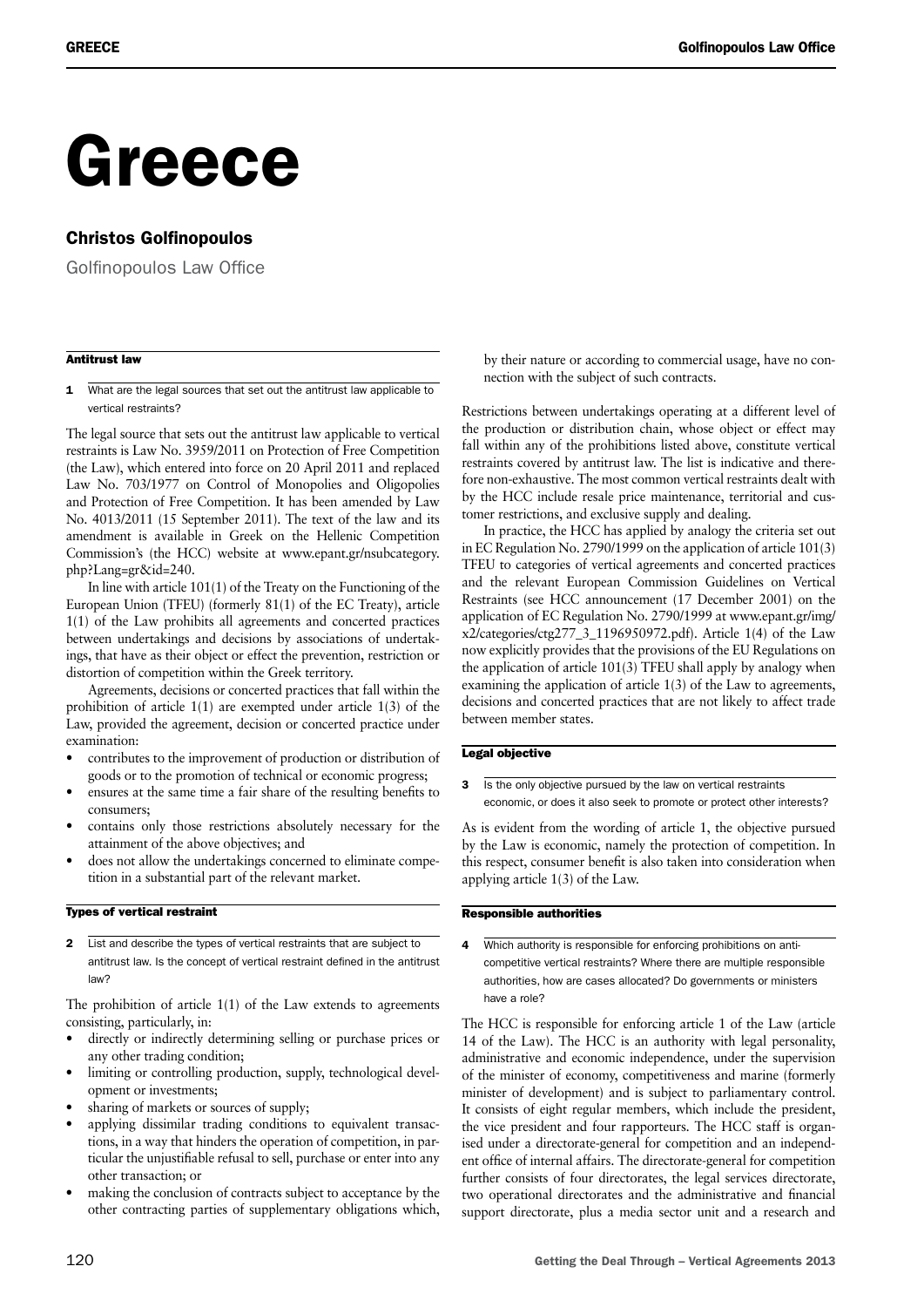processing of information unit. The HCC president's office and the legal support office also report directly to the president.

Since 2009, it is only the HCC, acting in plenary session, and not the minister, that may allow the block exemption of categories of agreements on the basis of article 1(3). The supervising minister may apply to the HCC for interim measures, which may only be adopted by the HCC, either following such an application or ex officio. Further intervention of the minister is limited to administrative and organisational matters of the HCC.

Actions for annulment of the HCC's decisions may be brought before the Athens Administrative Court of Appeals.

#### **Jurisdiction**

5 What is the test for determining whether a vertical restraint will be subject to antitrust law in your jurisdiction? Has the law in your jurisdiction regarding vertical restraints been applied extraterritorially? Has it been applied in a pure internet context and if so what factors were deemed relevant when considering jurisdiction?

Under article 46 of the Law, article 1 covers all restrictions of competition that have or may have any impact or effect within the Greek territory, regardless of factors such as the place of execution of the agreement, or the parties' domicile or establishment.

#### Agreements concluded by public entities

6 To what extent does antitrust law apply to vertical restraints in agreements concluded by public entities?

Under article 6(1) of the previous Law No. 703/1977, the provisions of the Law explicitly applied to public undertakings and public utilities companies. It was also possible by ministerial decision, issued following an HCC opinion, to exclude such undertakings or categories of such undertakings from the application of the Law, for reasons of their greater importance to the national economy. Both provisions have been omitted from Law No. 3959/2011. Since there is no exception, the provisions of the Law will apply to public undertakings and public utilities companies in connection with their economic activities.

#### Sector-specific rules

7 Do particular laws or regulations apply to the assessment of vertical restraints in specific sectors of industry (motor cars, insurance, etc)? Please identify the rules and the sectors they cover.

No particular rules exist with regards to the assessment of vertical restraints in specific sectors of industry. Where appropriate for the analysis, the HCC will normally refer to the provisions of the existing EC Regulations (eg, in the motor vehicle sector).

#### General exceptions

8 Are there any general exceptions from antitrust law for certain types of agreement containing vertical restraints? If so, please describe.

On 2 March 2006, the HCC issued a Notice on agreements of minor importance (de minimis), available at www.epant.gr/img/ x2/categories/ctg250\_3\_1200308071.pdf. In this notice, the HCC uses market-share thresholds to quantify what is not an appreciable restriction of competition under article 1 of the Law, in which case such agreements shall not be caught by the prohibition of article 1(1) of the Law. The Greek De Minimis Notice follows the European Commission Notice on agreements of minor importance that do not appreciably restrict competition under article 81(1) of the EC Treaty (post-Lisbon, article 101(1) TFEU) (OJ C 368, 22 December 2001, page 13).

The general rule is that, according to the HCC's view, an

agreement between undertakings does not appreciably restrict competition within the meaning of article 1(1) of the Law in the following situations:

- if the aggregate market share held by the parties to the agreement does not exceed 5 per cent on any of the relevant markets affected by the agreement, where the agreement is made between undertakings which are actual or potential competitors on any of these markets (agreements between competitors); or
- if the market share held by each of the parties to the agreement does not exceed 10 per cent on any of the relevant markets affected by the agreement, where the agreement is made between undertakings that are not actual or potential competitors on any of these markets (agreements between non-competitors).

Furthermore, the Notice offers guidance on the calculation and application of these market share thresholds in various situations. Agreements containing hard-core restrictions, as defined in point 11 of the Notice such as price fixing and market sharing, cannot benefit from an exemption under the Notice.

#### **Agreements**

9 Is there a definition of 'agreement' – or its equivalent – in the antitrust law of your jurisdiction?

There is no definition of 'agreement' in the antitrust legal texts. By reference to settled case law of the Court of Justice of the European Union, the HCC accepts that in order for there to be an 'agreement' within the meaning of article 1(1) of the Law, it is sufficient that the undertakings in question have expressed their joint intention to conduct themselves on the market in a specific way. The form in which that common intention is expressed is irrelevant, so long as it expresses the parties' intention to behave on the market in accordance with the terms of the 'agreement'. The concept is based on a concurrence of wills between at least two parties, the form in which it is manifested being unimportant so long as it constitutes the faithful expression of the parties' intention (Decision 385/V/2008, by reference to EU case law 41/69, *Chemiefarma v Commission*, T-41/96, *Bayer v Commission*, T-208/01, *Volkswagen v Commission*). The HCC's assessment may vary in each case depending on whether a network of interrelated or similar agreements exists in the relevant market.

10 In order to engage the antitrust law in relation to vertical restraints, is it necessary for there to be a formal written agreement or can the relevant rules be engaged by an informal or unwritten understanding?

The form of the agreement is irrelevant. It may be an oral agreement, an agreement that was entered into by the parties 'silently' or an agreement that was not concluded in the specific form required by law. The form in which the agreement is manifested is unimportant so long as it constitutes the faithful expression of the parties' intention.

The HCC has found that agreements existed – as opposed to unilateral conduct falling outside the prohibition of article 1(1) of the Law – in situations where the distributors adapted their behaviour according to requests, circulars and guidelines that were communicated to them by their supplier. According to the HCC, the purpose of such communications was to specify the contractual terms of an informal (oral) long-term and uniform distribution network. 'Gentlemen's agreements' are also considered to accurately express the joint intention of the contracting parties. The mere participation of an undertaking in a meeting where an informal agreement or general consensus was reached may be sufficient to conclude that it was party to that agreement, in the absence of any public indication to the contrary.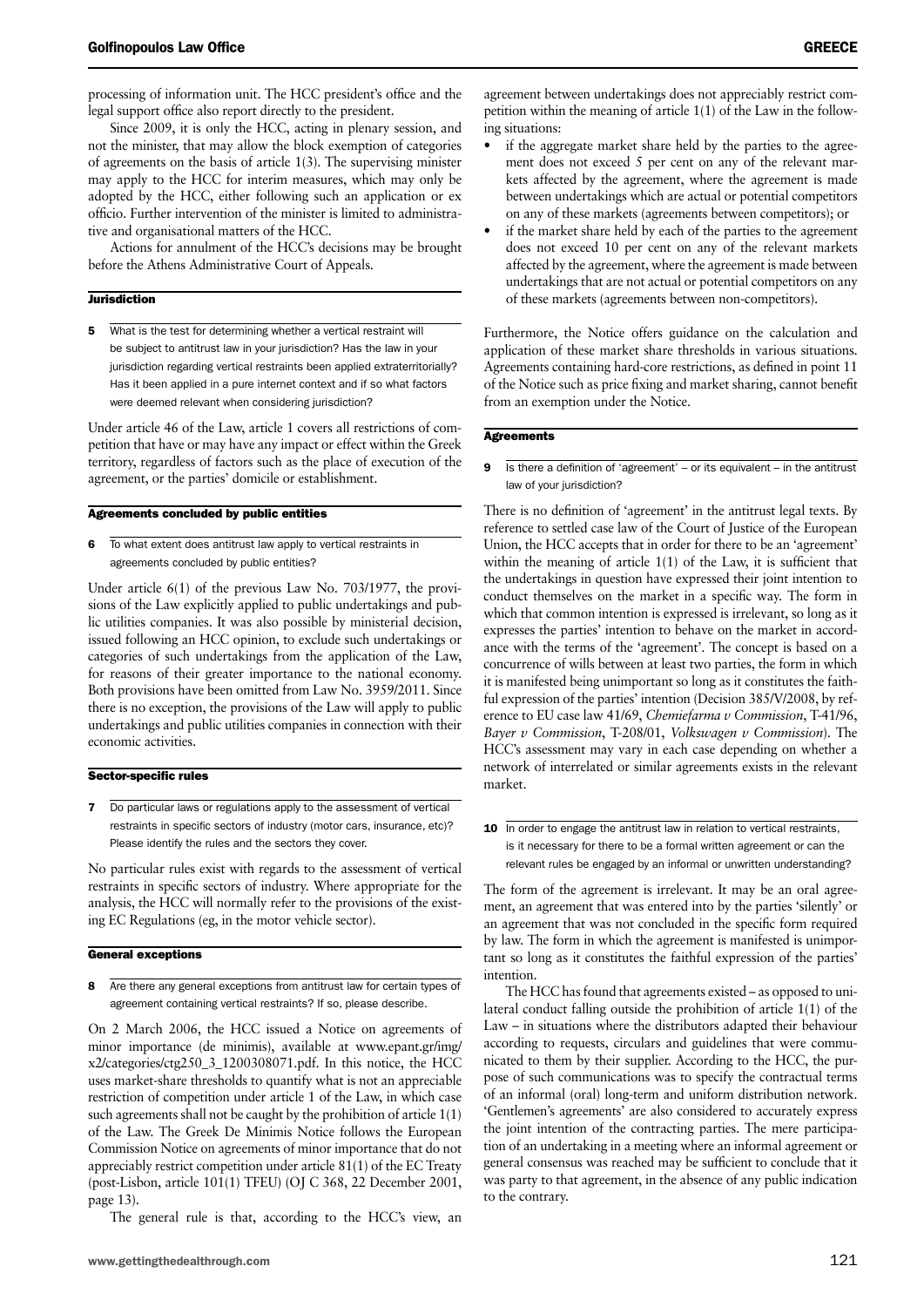#### Parent and related-company agreements

11 In what circumstances do the vertical restraints rules apply to agreements between a parent company and a related company (or between related companies of the same parent company)?

The HCC applies the 'single economic entity doctrine', by reference to case law of the European Court of Justice (ECJ), according to which vertical agreements between parent and subsidiary are not caught by the prohibition of article 1(1) of the Law, as they are considered to constitute an allocation of roles, efforts or functions within a single economic entity. The HCC will also examine whether the parent company directly or indirectly exercises control over a related undertaking, namely whether it has the power to exercise more than half the voting rights or has the power to appoint more than half the members of the supervisory board, board of management or bodies legally representing the undertaking, or has the right to manage the undertaking's affairs.

#### Agent–principal agreements

12 In what circumstances does antitrust law on vertical restraints apply to agent–principal agreements in which an undertaking agrees to perform certain services on a supplier's behalf for a sales-based commission payment?

Article 1 of the Law applies to agency agreements whereby the agent undertakes at least some of the risk or costs associated with carrying out its obligations under the agreement, for example, transport costs, advertising costs, costs for storage and maintenance of stock as well as financing or investment costs. The determining factor is whether the agent operates autonomously as an independent distributor carrying the related commercial and financial risks of his business, is free to decide his business strategy and is able to recover the investment costs that occurred in execution of the 'agency' agreement. Such cases are considered by the HCC, the Greek courts and commercial legal theory as non-genuine agency or distribution agreements, which are caught by article 1(1) of the Law.

13 Where antitrust rules do not apply (or apply differently) to agentprincipal relationships, is there guidance (or are there recent authority decisions) on what constitutes an agent–principal relationship for these purposes?

In contrast with non-genuine agency agreements (see question 12), antitrust rules do not apply to agent–principal relationships where the agent acts in the name and on behalf of the principal, so that the agent itself bears no business risk resulting from the agent– principal agreement and has no business independence (Case No. 392/V/2008). In such cases, the agent is not considered as an economically independent undertaking, hence article 1(1) of the Law does not apply. In Case No. 430/V/2009, the HCC found that the undertakings under question were genuine agents (and therefore antitrust rules did not apply) since they did not purchase any of the contract goods for resale and they did not undertake any of the risks, costs or investments characterising independent distributors (see question 12).

#### Intellectual property rights

14 Is antitrust law applied differently when the agreement containing the vertical restraint also contains provisions granting intellectual property rights (IPRs)?

If the granting of IPRs is not the main object of the agreement under examination, the HCC will apply the antitrust law on vertical restraints. The clauses that concern the transfer of IPRs must not have the same object or effect with any of the prohibited restrictions on vertical restraints. The HCC's practice and case law to date offer no significant guidance. It is expected to follow the relevant EU legislation and case law on this point.

#### Analytical framework for assessment

#### 15 Explain the analytical framework that applies when assessing vertical restraints under antitrust law.

In its analysis on vertical restraints, the HCC largely follows EU legislation and case law. This applies not only to the general legal framework but also to the competitive assessment of particular types of restraints. It is common for the HCC in its decisions to cite and apply the analysis relied on by the European Commission, the General Court and the Court of Justice of the European Union.

In that context, the HCC will consider those vertical restraints that have as their object the restriction or distortion of competition in the relevant market as most serious and will consider them as unlawful per se. Such restraints primarily consist in restricting the buyer's ability to determine resale prices (either by imposing fixed prices or maintaining minimum resale prices), allowing for absolute territorial protection by imposing restrictions on passive sales or restricting members of a selective distribution system supplying each other or end-users.

HCC practice has not always been uniform. According to early case law, agreements containing hard-core restrictions such as those mentioned above would escape the prohibition of article 1(1) where the parties' market share and turnover in the relevant market were insignificant, thus allowing for a conclusion that no restriction or distortion of competition was likely to occur in the relevant market. However, since the formal introduction of the De Minimis Notice (see question 8), hard-core restrictions such as those mentioned in point 11 of the Notice cannot be exempted and will always be considered unlawful per se.

Further, the HCC will examine whether an agreement falls within the exemption of article 1(3) of the Law. Agreements, decisions and concerted practices or categories thereof falling into the scope of article 1(1) of the Law are not prohibited, provided that all the conditions of article 1(3) are met (see question 1).

16 To what extent are supplier market shares relevant when assessing the legality of individual restraints? Are the market positions and conduct of other suppliers relevant? Is it relevant whether certain types of restriction are widely used by suppliers in the market?

The HCC has largely exempted agreements under article 1(3) of the former legal regime (Law No. 703/1977, in force until 20 April 2011) containing restrictions other than those considered as unlawful per se, mainly on the basis of the low market shares of the undertakings concerned in the relevant market – which in the vast majority of cases were below the de minimis threshold -- while reserving its right to withdraw the benefit of the exemption if market conditions change in the future. Incidentally, the HCC has considered whether long-term restrictions were necessary for the achievement of pro-competitive objectives and allowed consumers a fair share of the benefit.

The HCC has examined in a number of cases the legality of non-compete clauses by reference to market shares. If the market share of the supplier is above 30 per cent or the duration of the restrictions is longer than five years, the HCC will carefully examine the legality of the individual restraint in the context of the facts of each case. Restrictions of duration from two to five years may also fail to qualify for an exemption, especially if the supplier has a dominant position in the relevant market. Normally, if the supplier has a dominant position, if there exists a very dense exclusive distribution network with small areas assigned to each distributor or if exclusive distribution is combined with exclusive supply, non-compete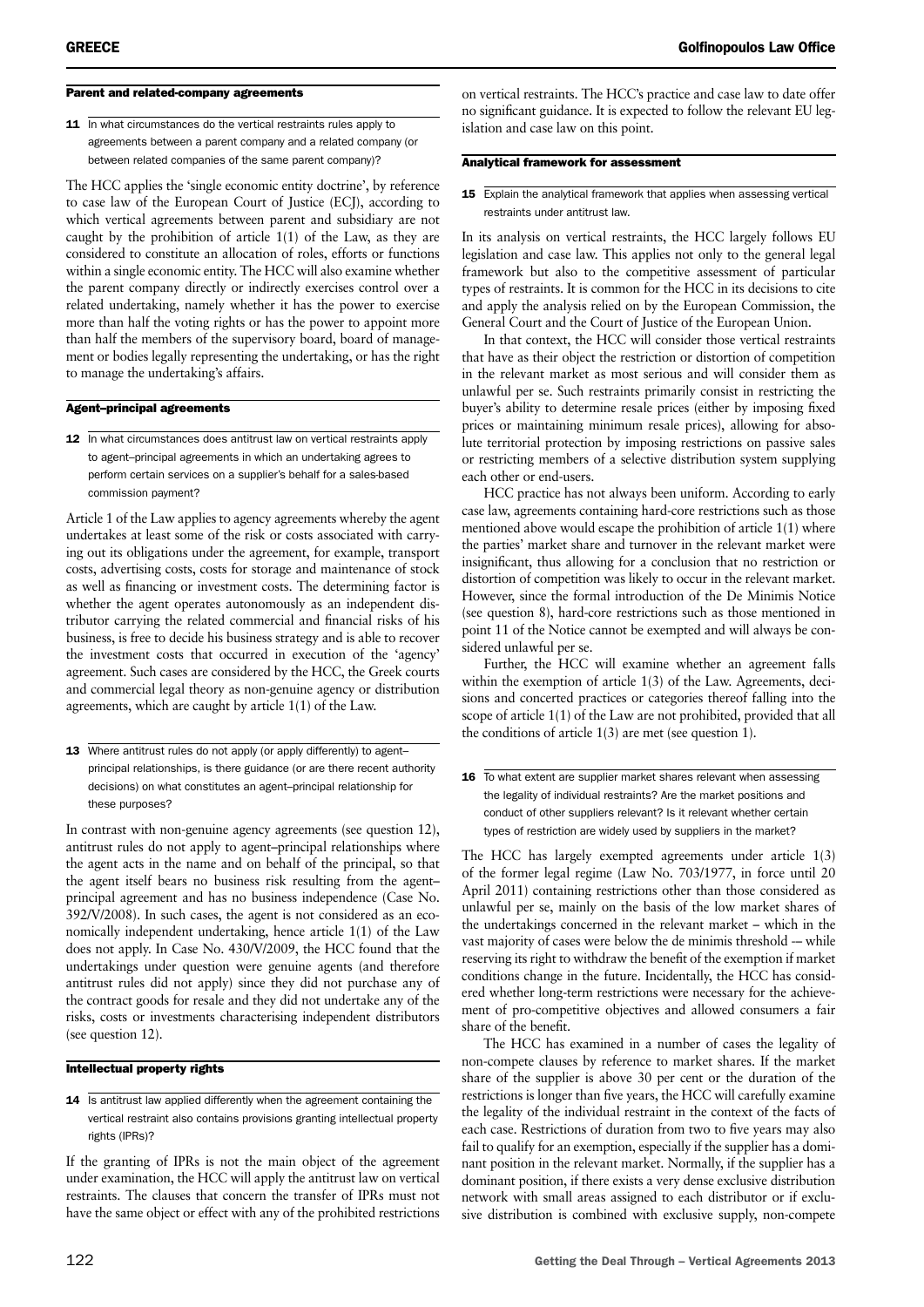clauses are unlikely to qualify for an exemption. Competing suppliers' market shares have also been taken into account in the context of examining the cumulative foreclosure effect of similar exclusive distribution agreements between few players in both the upstream and downstream markets.

When assessing individual restraints, the HCC closely follows the available guidance and precedents from EU legislation and case law, while it often cites the analysis for individual restraints in the European Commission's Vertical Guidelines.

17 To what extent are buyer market shares relevant when assessing the legality of individual restraints? Are the market positions and conduct of other buyers relevant? Is it relevant whether certain types of restriction are widely agreed to by buyers in the market?

The HCC considers that buying power may amplify the anticompetitive effects of restrictions in exclusive distribution agreements that are imposed by important buyers on one or several suppliers.

Buying power has been taken into account in the context of examining the cumulative foreclosure effect of similar exclusive distribution agreements between few players in both the upstream and downstream markets (Case 455/V/2009). Market shares between 27 and 45 per cent were sufficient to indicate significant buying power in a market where all the other competitors' market shares were below 10 per cent.

Following the adoption of EU Regulation No. 330/2010, which introduced a safe harbour buyer marker share threshold of up to 30 per cent, the HCC will apply the same criteria when assessing individual restraints.

#### Block exemption and safe harbour

18 Is there a block exemption or safe harbour that provides certainty to companies as to the legality of vertical restraints under certain conditions? If so, please explain how this block exemption or safe harbour functions.

No block exemption or safe harbour exists in the sense of EC Regulation No. 2790/1999 and EU Regulation No. 330/2010. However, in order to ensure a uniform application of national and EC law, the HCC interprets article 1 of the Law to vertical restraints by reference to the provisions of the EC Regulation, the EC guidelines on vertical restraints and relevant case law, as explicitly provided by article 1(4) of the Law.

#### Types of restraint

19 How is restricting the buyer's ability to determine its resale price assessed under antitrust law?

Price fixing and setting minimum prices, whether directly or indirectly, are unlawful (see question 15). Such restrictions constitute the most serious violations of the antitrust law and may not fall within the exemption under article 1(3) of the Law. Indicative prices were also found to fall within the retail price maintenance restriction in cases where the supplier had the right under the agreement to claim compensation in the event of non-compliance of the retailer with the indicative price catalogue.

20 Have the authorities considered in their decisions or guidelines resale price maintenance restrictions that apply for a limited period to the launch of a new product or brand, or to a specific promotion or sales campaign; or specifically to prevent a retailer using a brand as a 'loss leader'?

There is no relevant guidance. The HCC is expected to follow the relevant EU legislation and case law on this point.

21 Have decisions or guidelines relating to resale price maintenance addressed the possible links between such conduct and other forms of restraint?

When examining a cartel case in the dairy products sector, the HCC decided to consider the vertical agreements between dairy companies and distributors separately and in isolation from the horizontal agreements between the same dairy companies, adopting separate fining decisions in each case.

In one case (376/V/08), the HCC examined an agreement between Greece's main public social security organisation (IKA) and a number of banks for the collection of the employers' contributions. The parties had agreed to a fixed fee for the banks' intervention of €1 per transaction and three working days' value. The HCC found that this term fell within the prohibition of article 1(1) of the Law, as it constituted direct price fixing; however, it decided to exempt the agreement (individual exemption) under article 1(3) of the Law (not on the basis of a rule-of-reason analysis) due to the efficiencies that arose out of the agreement such as:

- the use of an automated and effective inter-banking system, where the uniform fee structure guaranteed the secure and smooth operation of the system and removed the burden of separate and time-consuming negotiations between the parties involved;
- all users of the system saved time and resources through the simplified procedures of the system; and
- the agreement concerned only the fees that IKA had to pay to the banks (and not the employers' costs), it was a result of a separate negotiation between IKA and the banks and respected the public policy principles (single fee paid from a public sector body to all the banks in exchange for comparable transactions).
- 22 Have decisions or guidelines relating to resale price maintenance addressed the efficiencies that can arguably arise out of such restrictions?

The HCC considers that cost efficiencies resulting from the mere exercise of market power should not be taken into account, especially when examining agreements containing hard-core restrictions such as resale price maintenance. The burden lies on the undertakings concerned to prove that their distribution system may bring about benefits that satisfy the conditions for an exemption.

In case 376/V/08, the HCC exempted under article 1(3) of the Law a price-fixing agreement between the IKA and a number of banks, taking account of the efficiencies that arose out of the particular agreement (see question 21).

23 How is restricting the territory into which a buyer may resell contract products assessed? In what circumstances may a supplier require a buyer of its products not to resell the products in certain territories?

Agreements that directly or indirectly have as their object the restriction of sales within the territory of the buyer or to customers to which the buyer may sell its products or services are considered serious restrictions of competition and will be found unlawful per se (see question 15).

However, a supplier may restrict the active sales of his direct buyers in the territory or to groups of customers which have exclusively been allocated to another buyer or which have been reserved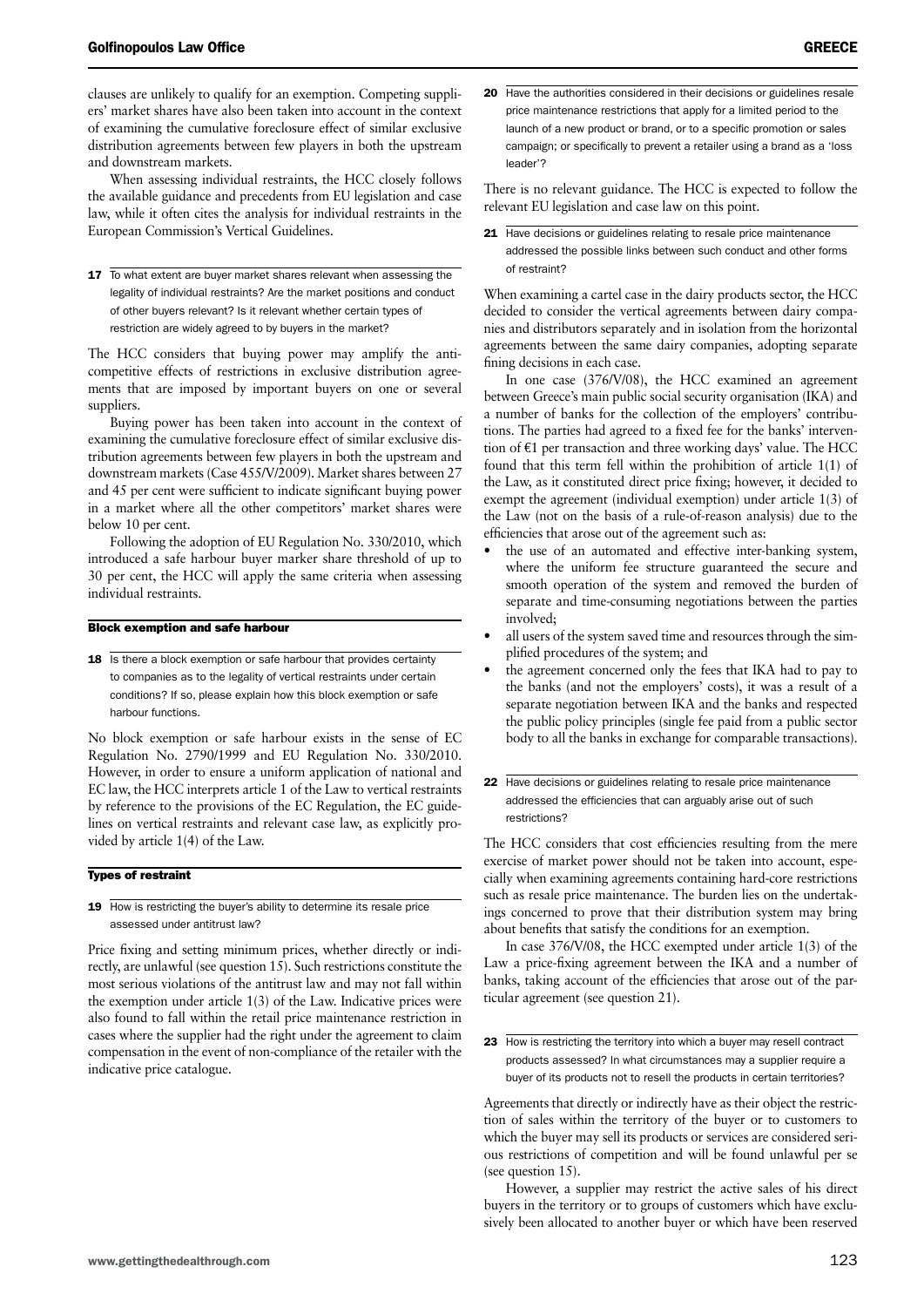for the supplier. These restrictions may not extend to passive sales within that territory or to those groups of customers. Passive sales restrictions result in market partitioning, impede intra-brand competition and may lead to maintaining price differentials within territories or group of customers, either in the wholesale or in the retail level of trade, and are treated as hard-core restrictions by the HCC and the Greek courts (see, for instance, Athens Administrative Court of Appeals judgment No. 1244/2011).

24 Explain how restricting the customers to whom a buyer may resell contract products is assessed. In what circumstances may a supplier require a buyer not to resell products to certain resellers or endconsumers?

See question 23.

25 How is restricting the uses to which a buyer puts the contract products assessed?

The HCC's practice and case law to date offer no relevant guidance. It is expected to follow the relevant EU legislation and case law on this point.

26 How is restricting the buyer's ability to generate or effect sales via the internet assessed?

The HCC's practice and case law to date offer no relevant guidance. It is expected to follow the relevant EU legislation and case law on this point.

27 Have decisions or guidelines on vertical restraints distinguished in any way between different types of internet sales channel?

No relevant guidance exists to date.

28 Briefly explain how agreements establishing 'selective' distribution systems are assessed. Must the criteria for selection be published?

Clauses that are considered necessary for the establishment and effective operation of selective distribution systems and require an agreement between supplier and distributor such as product marketing, advertising promotions, obligation to purchase a production line or to stock minimum quantities, have been found to fall outside article 1(1) of the Law. The supplier may rely on these conditions to refuse a distributor to enter into the selective distribution system, provided these are applied uniformly to all authorised distributors and there is an objective justification for the refusal.

Regarding vertical restraints that are caught by antitrust law, the HCC applies the general analysis described in this chapter, closely following the EU legislation and case law.

29 Are selective distribution systems more likely to be lawful where they relate to certain types of product? If so, which types of product and why?

Selective distribution systems are more likely to comply with antitrust law when they relate to branded products of high quality and brand image or technically complex products. Because of the nature of the products concerned, certain objective restrictions will normally be allowed, especially those that may guarantee wide distribution of said products and strengthen their brand image, such as the qualities of the distributor (technical capabilities and professional qualifications), the premises of the distributor (appearance, etc), the protection of the product (storage and packaging conditions) and after-sales support.

30 In selective distribution systems, what kinds of restrictions on internet sales by approved distributors are permitted and in what circumstances? To what extent must internet sales criteria mirror offline sales criteria?

The HCC's practice and case law to date offer no relevant guidance. It is expected to follow the relevant EU legislation and case law on this point.

31 Has the authority taken any decisions in relation to actions by suppliers to enforce the terms of selective distribution agreements where such actions are aimed at preventing sales by unauthorised buyers or sales by authorised buyers in an unauthorised manner?

The HCC has ruled on selective distribution cases either following a notification of the agreement at the time of its conclusion or following complaints by distributors against suppliers for violation of contractual obligations or for refusal to supply. Hence, there is no particular guidance on this point.

32 Does the relevant authority take into account the possible cumulative restrictive effects of multiple selective distribution systems operating in the same market?

In its early case law (66/89), the HCC had to re-examine a selective distribution agreement to which negative clearance was initially granted, following the notification of a significant number of similar agreements covering an important part of the relevant market, thus changing the conditions of competition as a result of the cumulative effect of those agreements.

33 Has the authority taken decisions dealing with the possible links between selective distribution systems and resale price maintenance policies? If so, what are the key principles in such decisions?

The HCC has adopted decisions condemning resale price maintenance restrictions and practices within selective distribution systems, without however, laying down a set of principles or guidance specifically addressing the links between RPM and selective distribution.

34 Has the authority taken decisions (or is there guidance) concerning distribution arrangements that combine selective distribution with restrictions on the territory into which approved buyers may resell the contract products?

In Case No. 332/V/2007, the HCC noted, by reference to a contractual obligation on distributors to sell the products only through retails shops, that selected distributors must be free to conduct active or passive sales to end-users in the area of another member of the selective distribution network, even if they are not allowed to open a retail shop in that area.

In the motor vehicle sector, the HCC has examined distribution agreements whereby members of a selective distribution network were restricted to reselling the products in particular geographical areas and found such agreements to be in line with the provisions of the Commission Regulation 1475/1995, according to which exclusive and selective distribution clauses were regarded as indispensable measures of rationalisation in the motor vehicle industry.

35 How is restricting the buyer's ability to obtain the supplier's products from alternative sources assessed?

The HCC considered such restrictions in a number of franchise agreements and declared them illegal (cases 51/1997 and 128/98). To the extent that the contract products are available through an authorised distribution channel that is not controlled by the supplier,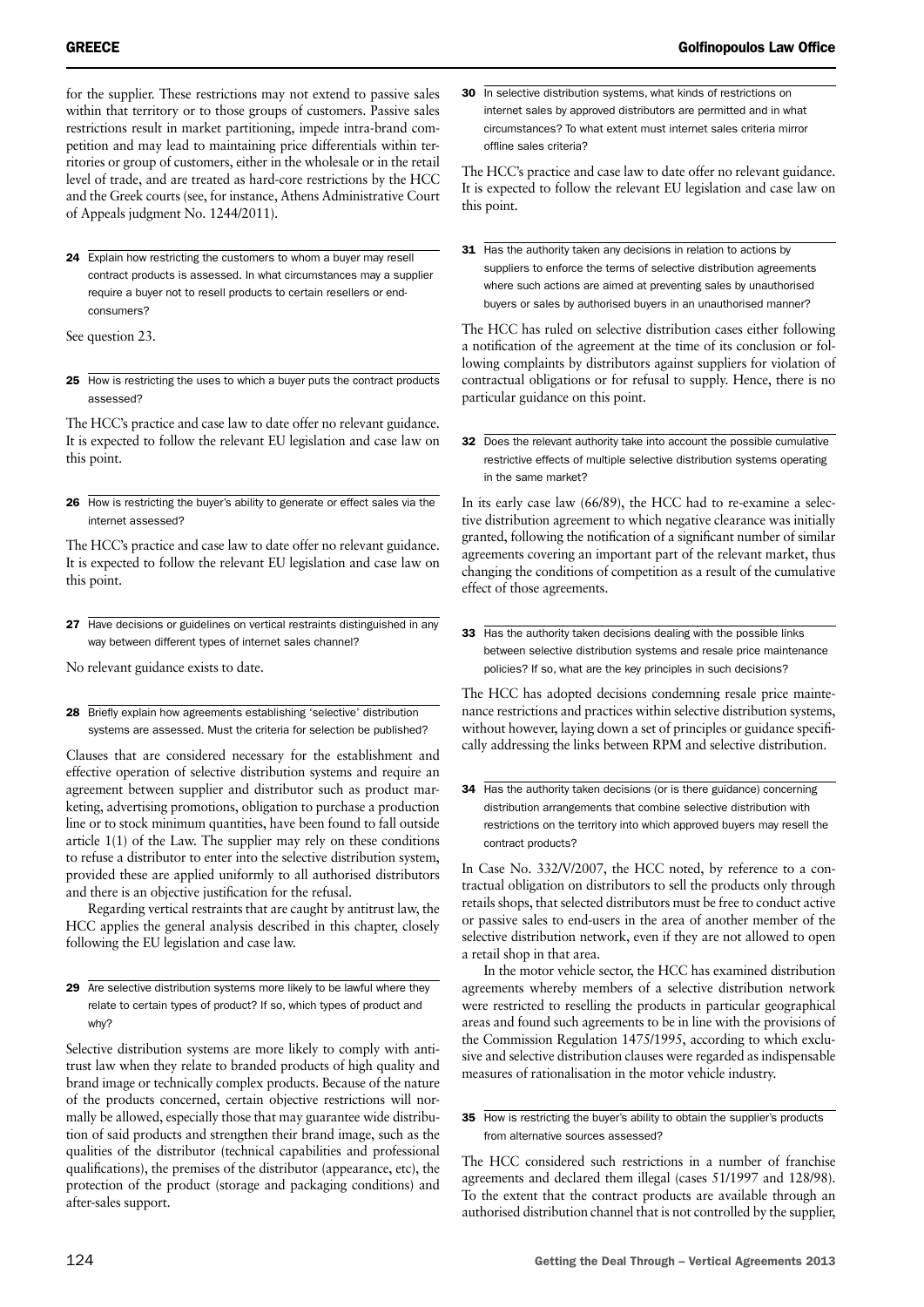any prohibition on the buyer's ability to obtain products from alternative sources will be found to restrict competition and will be considered invalid.

The HCC has examined exclusive supply clauses in conjunction with exclusive distribution and single-branding obligations imposed by a dominant supplier on its buyers at the wholesale level and found those restrictions to result in market partitioning, since the combination of such exclusivity clauses had the result of removing intra-brand and interbrand competition (case 520/VI/2011).

'English clauses', under which the buyer must notify their supplier and may accept a competing offer from another supplier only if the terms of that offer are more favourable, have been found to be abusive as akin to non-compete clauses (case 434/V/2009).

36 How is restricting the buyer's ability to sell non-competing products that the supplier deems 'inappropriate' assessed?

The HCC's practice and case law to date offer no relevant guidance.

37 Explain how restricting the buyer's ability to stock products competing with those supplied by the supplier under the agreement is assessed.

This question was considered by the HCC in the context of a selective distribution system. It found that refusal of entry into the system was contrary to article 1(1) of the Law, insofar as the only justification behind the refusal was that the candidate distributor would not comply with the restriction not to stock competing products (case 271/2004).

38 How is requiring the buyer to purchase from the supplier a certain amount or minimum percentage of the contract products or a full range of the supplier's products assessed?

The HCC considers such clauses as non-compete restrictions and follows the European Commission analysis on this point (case 520/ VI/2011).

However, in the context of franchise agreements, the HCC accepts that such restrictions do not fall within the prohibition of article 1 of the Law, even where the supplier imposes on the franchisee the obligation to purchase all of its products from the franchisor for the whole duration of the agreement. The justification is that these restrictions are considered necessary for the preservation of the identity and the reputation of the franchise network. Similarly, clauses where reasonable minimum turnover targets are imposed have occasionally been examined and have been found to be proportionate in the context of franchise agreements. Such restrictions have been accepted as lawful cases of default, granting the supplier the right to terminate an agreement.

39 Explain how restricting the supplier's ability to supply to other resellers, or sell directly to consumers, is assessed.

In cases of exclusive supply, the HCC will consider the market position of the supplier and the buyer in the relevant markets as well as the term of exclusivity (case 267/2004). A 10-year duration exclusivity clause was found to restrict the buyer's ability to source its supplies from other suppliers as well as the opportunity to potential suppliers to provide their goods or services to the buyer, and as such, it was caught by the prohibition of article 1(1) of the Law.

The application of article 1(3) may be justified, even for a 10-year term, where that period is necessary for the contracting parties to recover the costs of significant investments in a very competitive market. Factors such as the level and the expected pay-off of the investment, the parties' market shares and estimated consumer benefit will also be taken into consideration. The HCC largely relies on the analysis of the European Commission and the ECJ on this point. Unlike simple distribution agreements, a franchise agreement, which is often combined with the supply of products, aims at the transfer of know-how, marketing, administrative and commercial methods and means, trademark licensing and the brand name of the supplier. In order to achieve its purpose, the franchisor must ensure that IP, expertise and methods transferred to the franchisee will not become widely known, to the benefit of his competitors, and the franchisor must be able to take appropriate measures to safeguard the good reputation and of his network, his brand name, trademark and corporate identity. Clauses that aim to safeguard the above conditions will not be found to distort competition within the meaning of article 1(1) of the Law.

Furthermore, exclusive supply clauses in the context of franchise agreements have qualified for an exemption under article 1(3) of the Law (under the previous legal regime), where no objective product standards exist, in order to safeguard the quality of the product, the brand name of the franchisor and its good reputation. Such restrictions may not extend to supplies from other franchisees (case 252/1995). A five-year duration of said restrictions is normally considered as justified.

41 Explain how a supplier's warranting to the buyer that it will supply the contract products on the terms applied to the supplier's most-favoured customer or that it will not supply the contract products on more favourable terms to other buyers is assessed.

Most-favoured-customer clauses have been considered in cases of selective distribution systems as restrictive of competition and thus unlawful (case 66/89), on the basis that buyers unable to fulfil those terms set by the supplier will find themselves at a competitive disadvantage to the rest of the resellers of the same products in the relevant market.

In the highly concentrated electricity market, the obligation on the supplier not to supply other buyers on most favourable terms where the buyer holds a dominant position was considered as a significant barrier to entry (case 458/V/2009). Nevertheless, the agreement qualified for an exemption under article 1(3) of the previous Law on the grounds that the market share of the particular supplier was insignificant (below 1 per cent) and the duration of the agreement was short (three years).

42 Explain whether and in what circumstances a supplier may apply different prices or conditions to similarly placed buyers and explain how, in such circumstances, the application of different prices or conditions is assessed?

No relevant guidance exists to date.

43 Explain how a buyer's warranting to the supplier that it will purchase the contract products on terms applied to the buyer's most-favoured supplier or that it will not purchase the contract products on more favourable terms from other suppliers is assessed.

No particular guidance exists on this point.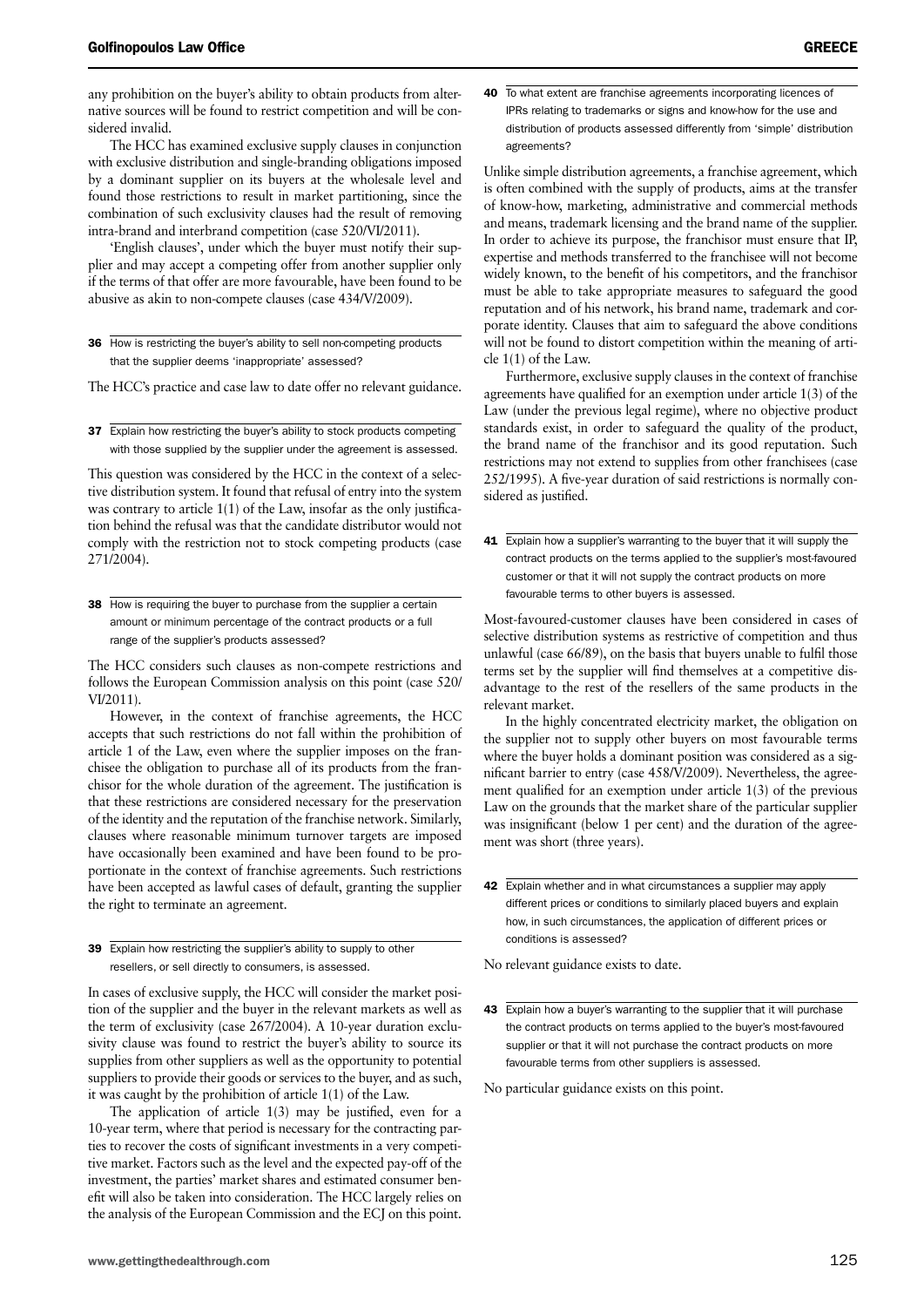#### Update and trends

By decision No. 520/VI/2011 issued on 5 May 2011 (Official Gazette publication No. 320/B of 14 February 2012) the Hellenic Competition Commission (HCC) imposed on a dominant manufacturer and supplier in the savoury snacks sector a fine of approximately  $\in$  4.4 million for violations of article 1 of the Law on Protection of Free Competition and article 101 TFEU, in addition to a fine of approximately €11.7 million for violations of article 2 of the Law and article 102 TFEU, for imposing cumulatively single-branding and exclusive-supply obligations on all its distributors in the context of a nationwide exclusive distribution system which also included a rebate scheme, with the aim and effect of excluding its competitors from the relevant market for a continuous period of nine years (2000–2008).

By judgment No. 2780/2012, the Council of State (Supreme Administrative Court of Greece) dismissed an action for the reversal of judgment No. 2560/2009 of the Administrative Court of Appeals, which had upheld the findings of the HCC in its most publicised fining decision in 2007 against supermarkets and dairy processors for resale price maintenance and passive sales restrictions.

The Athens Administrative Court of Appeals by judgment No. 458/2011 annulled decision No. 437/V/2009 of the HCC, whereby a fine of €9.5 million was imposed on a supplier of motor vehicles and spare parts for imposing very low profit margins on its distributors, in effect restricting intra-brand competition, and fixing resale prices

#### Notifying agreements

44 Outline any formal procedure for notifying agreements containing vertical restraints to the authority responsible for antitrust enforcement.

With the entry into force of Law No. 3959/2011 on 20 April 2011, the formal notification procedure under article 21 of the previous Law No. 703/1977 was abolished.

#### Authority guidance

45 If there is no formal procedure for notification, is it possible to obtain guidance from the authority responsible for antitrust enforcement or a declaratory judgment from a court as to the assessment of a particular agreement in certain circumstances?

There is currently no legal provision or informal procedure allowing interested parties to obtain guidance on the legality of a particular agreement.

#### Complaints procedure for private parties

46 Is there a procedure whereby private parties can complain to the authority responsible for antitrust enforcement about alleged unlawful vertical restraints?

Under article 36(1) of the Law, any natural or legal person has the right to file a complaint against an infringement of article 1 of the Law and article 101 TFEU. The HCC has published general criteria for the prioritisation of the cases before it and generally has discretion as to which complaints to pursue.

#### **Enforcement**

47 How frequently is antitrust law applied to vertical restraints by the authority responsible for antitrust enforcement? What are the main enforcement priorities regarding vertical restraints?

Vertical restraints cover a very small part of the HCC's workload, with just a few decisions issued each year.

for spare parts and man-hour charges for repair and servicing. The Court took into account that: the distribution agreement between the supplier and the distributor did not contain any price-setting obligations, on the contrary it was explicitly stated that the distributor was free to set its own prices; said agreement did not allow for rewards in case of compliance with pricing policies or for penalties in cases of disobedience; there was no evidence (document, circular or announcement) of price fixing; and the fixing of the distributor's commission does not imply, neither evidences an agreement to fix sales prices of vehicles to consumers. On the basis of the above, the Court found that the supplier's intervention consisted in setting its own prices, in compiling recommended retail price lists and in creating and operating its own finance system. For this reason the supplier's influence on retail prices was important but in a way that a manufacturer's influence is important when one recommends retail prices, fixes prices for selling within one's network by analogy to the desirable retail prices and finances those sales, providing the option of subsidising the interest. Furthermore, while the retail price lists seriously urged distributors to follow them, it was not proven that they were obligatory.

Following the entry into force of the new Law in 2011, no significant amendments are expected to the Law.

48 What are the consequences of an infringement of antitrust law for the validity or enforceability of a contract containing prohibited vertical restraints?

The specific restrictions of the agreement are null and void. The validity of an agreement is not affected where the HCC considers the unlawful clauses to be independent of the rest of the contract. Under article 181 of the Greek Civil Code, the remaining clauses of the agreement are valid and enforceable if the parties would have entered into the agreement even without the clauses that were declared unlawful.

49 May the authority responsible for antitrust enforcement directly impose penalties or must it petition another entity? What sanctions and remedies can the authorities impose? What notable sanctions or remedies have been imposed? Can any trends be identified in this regard?

The HCC itself has the power to impose penalties, fines and pecuniary sanctions that are provided for in the provisions of the Law. In finding of a breach of article 1 of the Law or article 101 TFEU, the HCC may by decision:

- address recommendations;
- order the undertakings or the associations of undertakings concerned to bring the infringement to an end and refrain from it in the future;
- impose behavioural or structural measures, which must be necessary and expedient for the termination of the infringement and proportionate to the type and gravity of the infringement;
- impose a fine to the infringing undertakings or associations of undertakings or to those that do not comply with commitments undertaken, pecuniary sanction or both, in case of continuation or repetition of an infringement;
- threaten with a fine in case of continuation or repetition of an infringement; and
- impose the fine threatened, when by decision it finds the continuation or repetition of an infringement or the non-fulfilment of a commitment.

If, during an investigation the HCC considers that a violation of article 1 is likely to exist, it may also accept commitments from the undertakings concerned to end the suspected violation, making those commitments binding for them, even if only for a short time.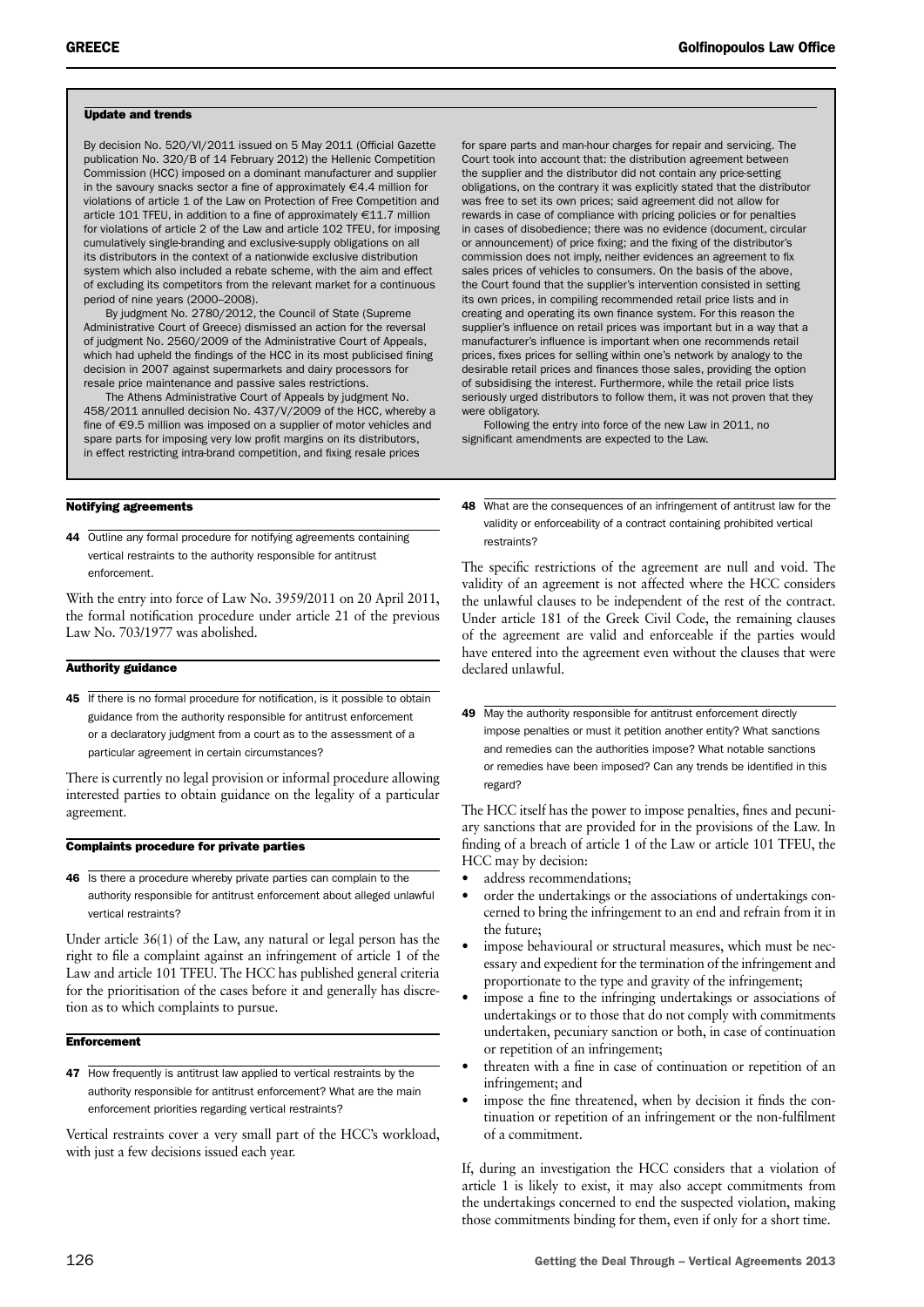The fine for a violation of article 1 of the Law may reach 10 per cent of the turnover of the undertaking for the year during which the violation ceased. When a violation committed by an association of undertakings is linked with the activities of its members, the fine threatened or imposed may reach 10 per cent of the total turnover of its members. If the violation continues until the time of the decision, it is the turnover for the the previous financial year that is taken into account. The Law does not clarify whether it is the national or the worldwide turnover that will be taken into account; however, to date the fines imposed have been calculated on the basis of national turnover. A fine of  $\epsilon$ 10,000 per day may be imposed in cases of delay to comply with a decision, according to its provisions. A notice on the calculation of fines is available at www.epant.gr/img/x2/categories/ctg253\_3\_1193315361.pdf.

The HCC may also impose a fine of up to 10 per cent of the gross turnover of an undertaking for the current or the previous year when the violation occurred, in cases of non-compliance with a previous decision.

The legal representatives of the undertakings concerned as well as those persons responsible for carrying out the relevant decisions are held jointly and severally liable, with their own personal property, to pay the fine. An additional fine ranging from  $\epsilon$ 200,000 to  $\epsilon$ 2 million may be imposed on the above individuals if they participated in preparing, organising or committing the infringement.

The HCC may also order interim measures ex officio or following a request from the minister of development, in cases where a violation of article 1 of the Law or article 101 TFEU is likely, and there is an urgent case to avert imminent risk of irreparable damage to the public interest. A fine of  $£10,000$  per day may be imposed in cases of non-compliance with such a decision.

In one of its most publicised cases on vertical agreements, the HCC imposed (December 2007) total fines of €28.5 million on supermarkets and dairy processors for resale price maintenance and passive sales restrictions. However, no particular trend can be established regarding the HCC's fining policy, considering the very few fining decisions on vertical restraints cases that the HCC has adopted to date. In those cases, the level of fines ranged up to 2 per cent of the national turnover of the undertaking concerned.

It should also be noted that the Law provides for criminal sanctions. Those who, whether individually or as representatives of legal entities, violate article 1 of the Law or article 101 TFEU face a fine ranging from €15,000 to €150,000. If the infringing act concerns undertakings that are actual or potential competitors, the fine ranges from  $\text{\textsterling}100,000$  to  $\text{\textsterling}1$  million and a sentence of imprisonment of at least two years also applies.

#### Investigative powers of the authority

50 What investigative powers does the authority responsible for antitrust enforcement have when enforcing the prohibition of vertical restraints?

The HCC may conduct investigations on its own initiative following a complaint or following a request by the minister of development.

Acting within its investigative powers, the president of the HCC or an HCC official duly authorised by him may request information in writing from any person, undertaking or public authority. Failure by a natural person or an undertaking to fully comply with such an information request within the time limit set by the HCC may incur a fine of at least  $\epsilon$ 15,000 and up to 1 per cent of the national turnover of the undertaking that failed to provide the information.

Furthermore, in order to investigate a possible breach of article 1(1), HCC officials, entrusted with the powers of tax inspectors, have the authority to:

- inspect and receive copies or extracts of any kind of books, information, communications and documents of the undertakings concerned, even if they are in possession of their directors or any other personnel, regardless of their physical or electronic form or place of storage;
- confiscate books, documents and other evidence as well as electronic means for the storage and transfer of data that constitute professional information;
- inspect and collect information and data of mobile terminals, portable devices and their servers, even if they are located outside the buildings of the undertakings under investigation;
- conduct investigations at the offices and other premises and means of transportation of the undertakings concerned;
- secure any business premises, books or documents during the investigation;
- conduct searches at the private homes of managers, directors, administrators and, in general, persons entrusted with the management of a business, provided there is reasonable suspicion that books or other documents which belong to the undertaking concerned and are relevant to the investigation are kept there; and
- take sworn or unsworn testimonies, ask for explanations and record the relevant answers.

Obstructing the HCC's investigation or refusing to present the requested documents and information and provide copies incurs a fine of between  $£15,000$  and  $£100,000$ . It is not uncommon that the HCC asks for the public prosecutor to be present during investigations.

## GOLFINOPOULOS

#### Christos Golfinopoulos christos@golfinopoulos.com:

Pantanassis 64 Tel: +30 2610 272 628 26221 Patras Fax: +30 2610 272 553 Greece www.golfinopoulos.com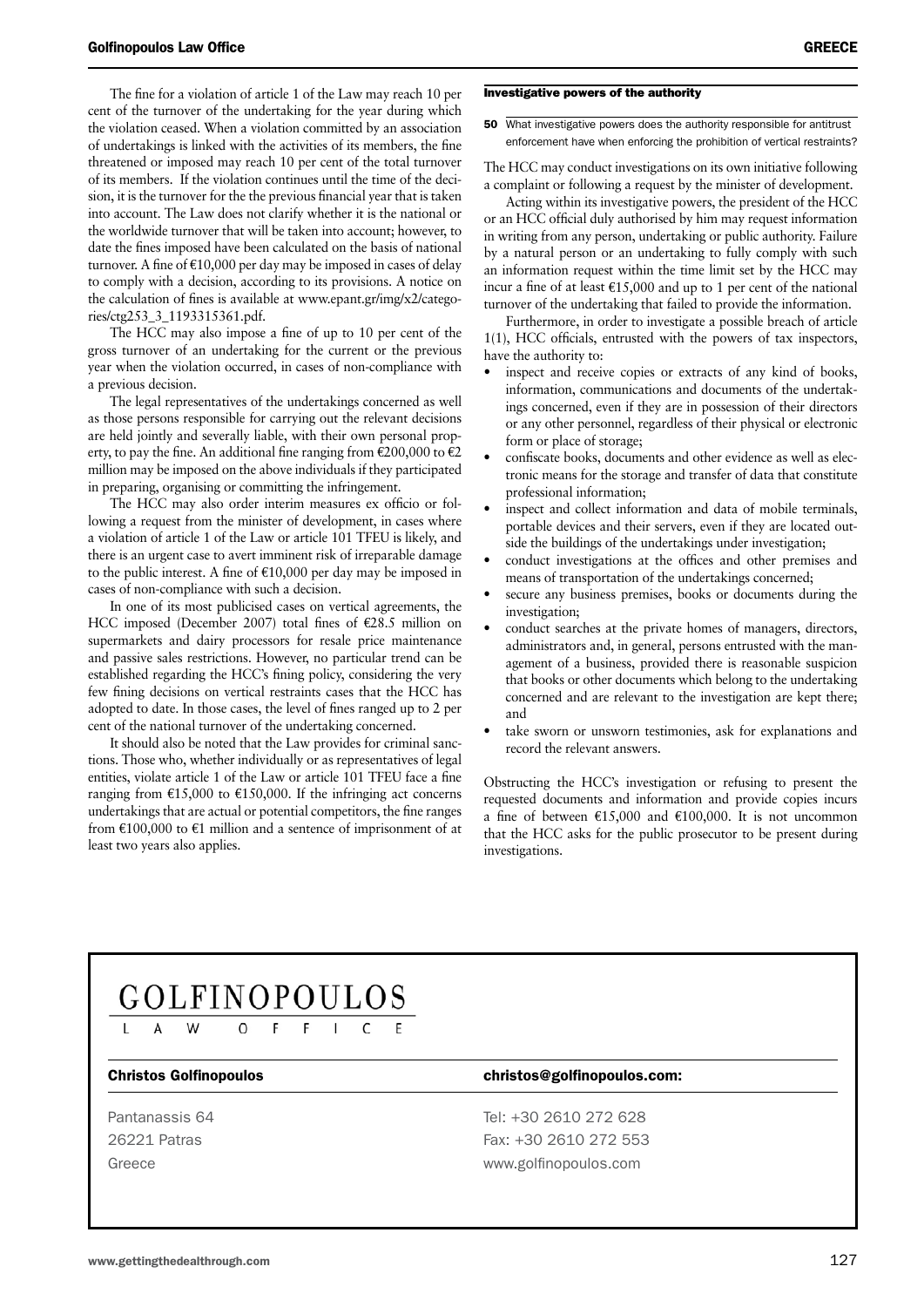#### Private enforcement

51 To what extent is private enforcement possible? Can non-parties to agreements containing vertical restraints obtain declaratory judgments or injunctions and bring damages claims? Can the parties to agreements themselves bring damages claims? What remedies are available? How long should a company expect a private enforcement action to take?

The legal basis for bringing an action for damages in Greece is article 914 of the Civil Code establishing tort liability, under which anyone can claim damages provided the following conditions are met:

- unlawful act;
- fault (intent or negligence);
- damage; and
- causal link between the unlawful act and the damage.

The civil courts have jurisdiction to hear such actions and may adjudicate compensation and reasonable pecuniary satisfaction in case

of moral damage (article 932 of the Civil Code). Compensation may be awarded in the form of pecuniary damages or in natural restitution, depending on the specific circumstances of the case (article 297 of the Civil Code).

It may take up to two or three years for a court ruling on a private enforcement action in the first instance. The successful party may recover the legal costs that were necessary for supporting their action and minimum legal fees, according to the limits set by law.

#### Other issues

52 Is there any unique point relating to the assessment of vertical restraints in your jurisdiction that is not covered above?

Article 18a of Law No. 146/1914 on unfair competition prohibits abusive behaviour towards economically dependent undertakings in vertical relationships, irrespective of the existence of a dominant position. For this reason, it is often referred to as part of the vertical agreements legal framework.